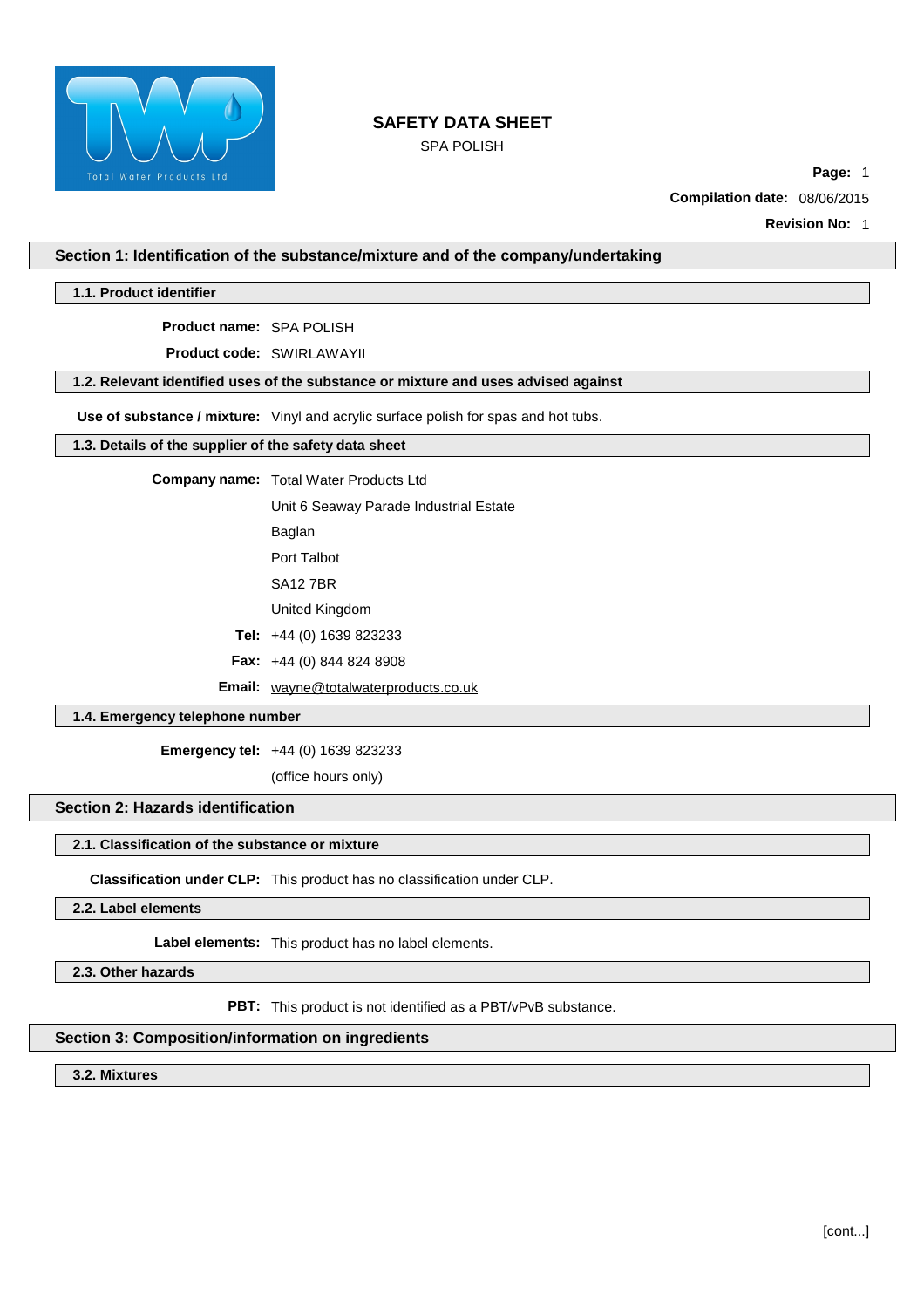# SPA POLISH

### **Page:** 2

### **Hazardous ingredients:**

### QUATERNARY ALKYL METHYL AMINE ETHOXYLATE METHYL CHLORIDE

| <b>EINECS</b> | CAS        | PBT/WEL | <b>CLP Classification</b>                                                              | Percent  |
|---------------|------------|---------|----------------------------------------------------------------------------------------|----------|
|               | 70750-47-9 |         | Acute Tox. 4: H302; Skin Irrit. 2: H315;<br>Eye Dam. 1: H318; Aquatic Acute 1:<br>H400 | ${<}1\%$ |

#### **Non-classified ingredients:**

GLYCEROL

| <b>EINECS</b>            | CAS           | <b>CHIP Classification</b> | <b>CLP Classification</b> | Percent |
|--------------------------|---------------|----------------------------|---------------------------|---------|
| $\overline{\phantom{0}}$ | $56 - 81 - 5$ |                            |                           | 1-10%   |

**Contains:** Mixture of listed substances with non hazardous additions.

### **Section 4: First aid measures**

**4.1. Description of first aid measures**

**Skin contact:** Wash immediately with plenty of soap and water.

**Eye contact:** Check for and remove any contact lenses. Open eyes wide apart. Rinse opened eye with plenty of water for at least 15 minutes.

**Ingestion:** Wash out mouth with water.

**Inhalation:** Consult a doctor.

### **4.2. Most important symptoms and effects, both acute and delayed**

**Skin contact:** There may be mild irritation at the site of contact.

**Eye contact:** There may be irritation and redness.

**Ingestion:** There may be irritation of the throat.

**Inhalation:** No symptoms.

**4.3. Indication of any immediate medical attention and special treatment needed**

**Immediate / special treatment:** Not applicable.

## **Section 5: Fire-fighting measures**

**5.1. Extinguishing media**

**Extinguishing media:** Suitable extinguishing media for the surrounding fire should be used. Use water spray

to cool containers.

### **5.2. Special hazards arising from the substance or mixture**

**Exposure hazards:** In combustion emits toxic fumes.

#### **5.3. Advice for fire-fighters**

**Advice for fire-fighters:** Wear self-contained breathing apparatus. Wear protective clothing to prevent contact with skin and eyes.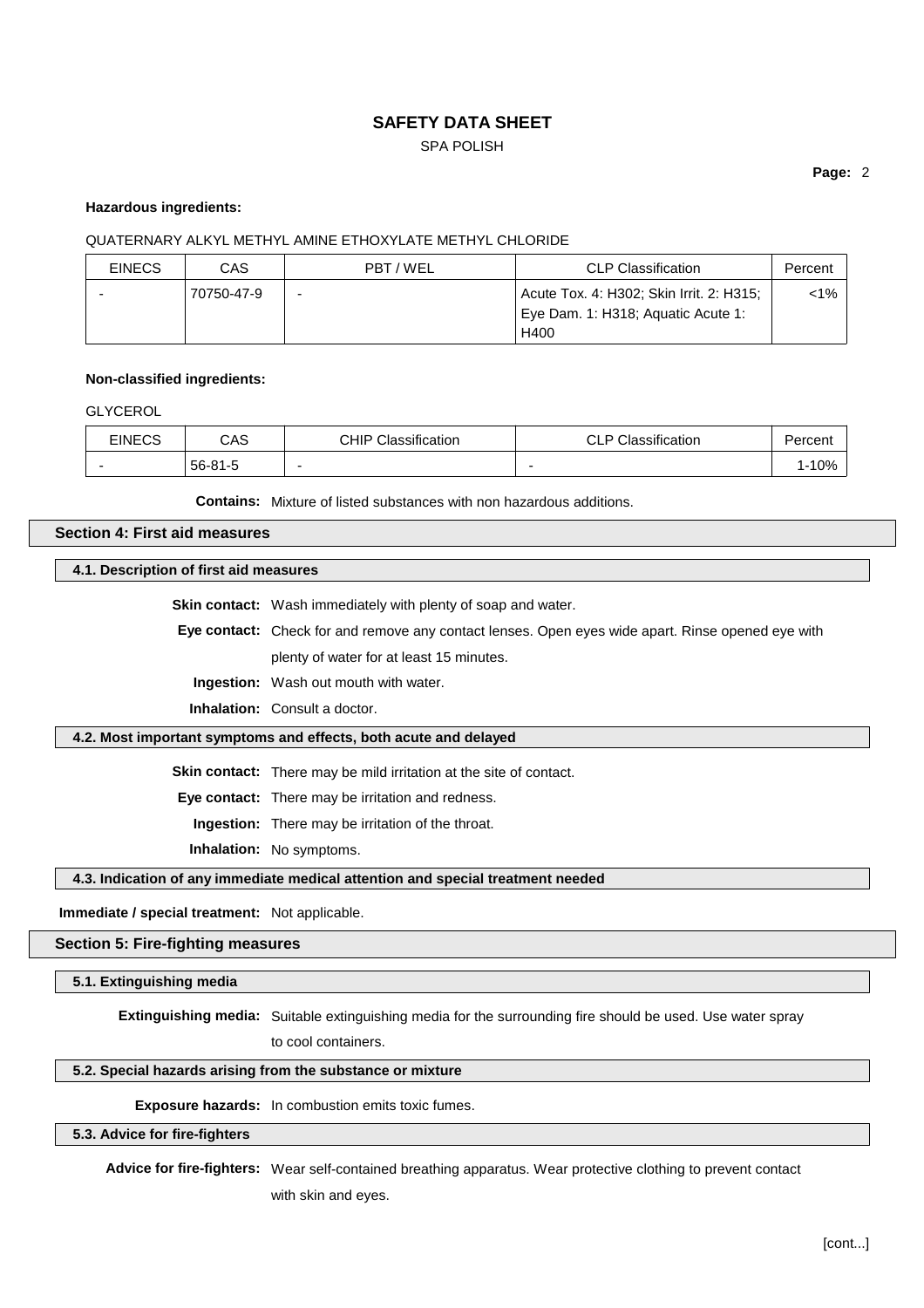### SPA POLISH

### **Section 6: Accidental release measures**

# **6.1. Personal precautions, protective equipment and emergency procedures**

**Personal precautions:** Refer to section 8 of SDS for personal protection details. Turn leaking containers leak-

side up to prevent the escape of liquid.

## **6.2. Environmental precautions**

**Environmental precautions:** Do not discharge into drains or rivers. Contain the spillage using bunding.

# **6.3. Methods and material for containment and cleaning up**

**Clean-up procedures:** Absorb into dry earth or sand. Transfer to a closable, labelled salvage container for disposal by an appropriate method.

## **6.4. Reference to other sections**

**Reference to other sections:** Refer to section 8 of SDS.

### **Section 7: Handling and storage**

**7.1. Precautions for safe handling**

**7.2. Conditions for safe storage, including any incompatibilities**

**Storage conditions:** Store in a cool, well ventilated area. Keep container tightly closed.

# **7.3. Specific end use(s)**

**Specific end use(s):** No data available.

#### **Section 8: Exposure controls/personal protection**

**8.1. Control parameters**

**Workplace exposure limits:** No data available.

**DNEL/PNEC Values**

**DNEL / PNEC** No data available.

**8.2. Exposure controls**

**Respiratory protection:** Respiratory protection not required.

**Hand protection:** Protective gloves.

**Eye protection:** Safety glasses. Ensure eye bath is to hand.

**Skin protection:** Protective clothing.

# **Section 9: Physical and chemical properties**

## **9.1. Information on basic physical and chemical properties**

**State:** Emulsion

**Colour:** White

**Odour:** Sweet-smelling

**Solubility in water:** Not miscible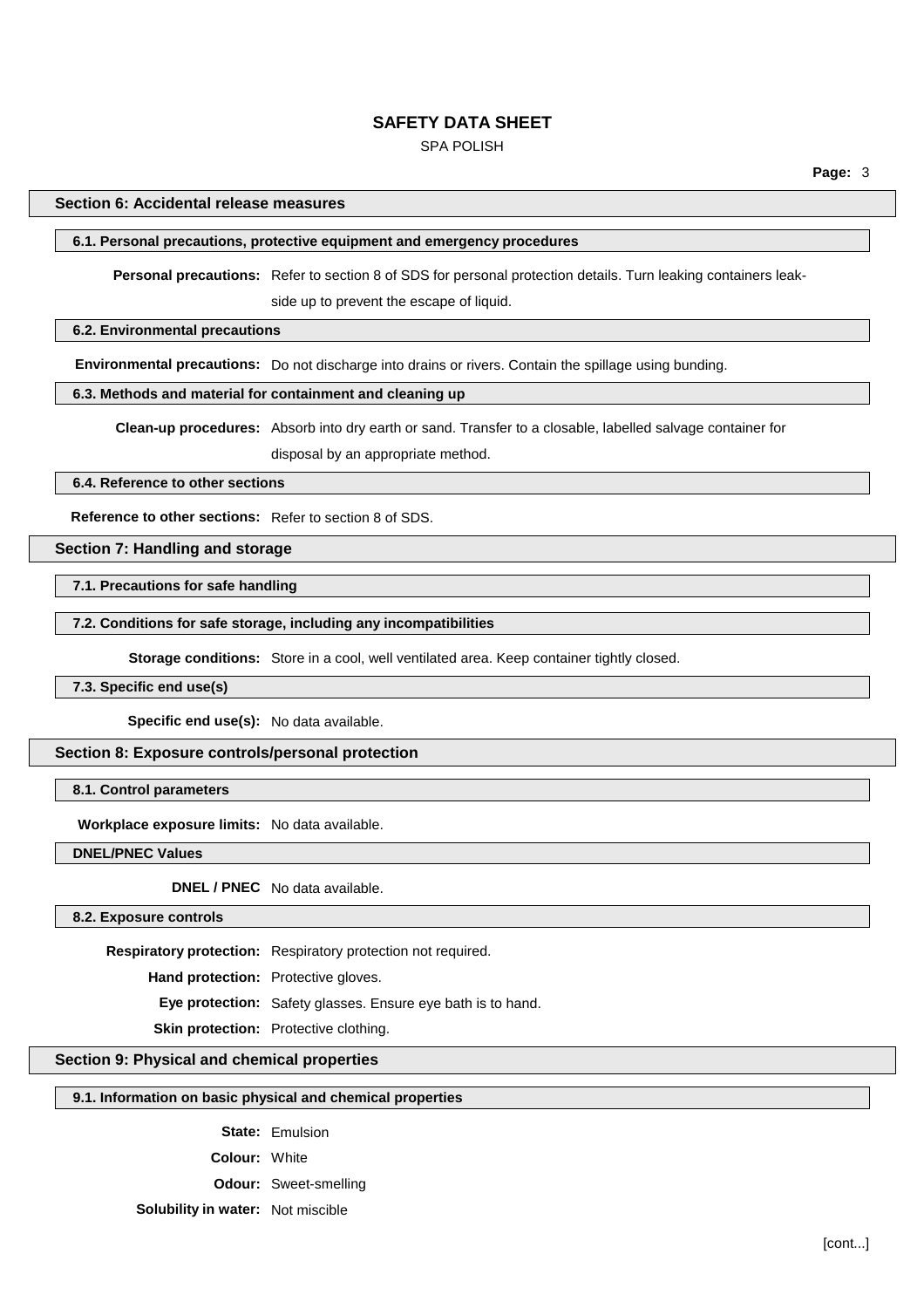# SPA POLISH

**Page:** 4

## **9.2. Other information**

**Other information:** No data available.

# **Section 10: Stability and reactivity**

#### **10.1. Reactivity**

**Reactivity:** Stable under recommended transport or storage conditions.

**10.2. Chemical stability**

**Chemical stability:** Stable under normal conditions.

#### **10.3. Possibility of hazardous reactions**

**Hazardous reactions:** Hazardous reactions will not occur under normal transport or storage conditions.

Decomposition may occur on exposure to conditions or materials listed below.

# **10.4. Conditions to avoid**

**Conditions to avoid:** Heat.

### **10.5. Incompatible materials**

**Materials to avoid:** Strong oxidising agents. Strong acids.

### **10.6. Hazardous decomposition products**

**Haz. decomp. products:** In combustion emits toxic fumes.

#### **Section 11: Toxicological information**

**11.1. Information on toxicological effects**

### **Hazardous ingredients:**

## **QUATERNARY ALKYL METHYL AMINE ETHOXYLATE METHYL CHLORIDE**

| $\cap$ $\cap$ $\cap$<br><b>OL</b><br>ا/ یہ جب<br>. .<br>ΩΛ<br>LD50<br>.<br>$\mathbf{v}$ |
|-----------------------------------------------------------------------------------------|
|-----------------------------------------------------------------------------------------|

**Toxicity values:** No data available.

#### **Symptoms / routes of exposure**

**Skin contact:** There may be mild irritation at the site of contact.

**Eye contact:** There may be irritation and redness.

**Ingestion:** There may be irritation of the throat.

**Inhalation:** No symptoms.

### **Section 12: Ecological information**

#### **12.1. Toxicity**

**Ecotoxicity values:** No data available.

#### **12.2. Persistence and degradability**

**Persistence and degradability:** Biodegradable.